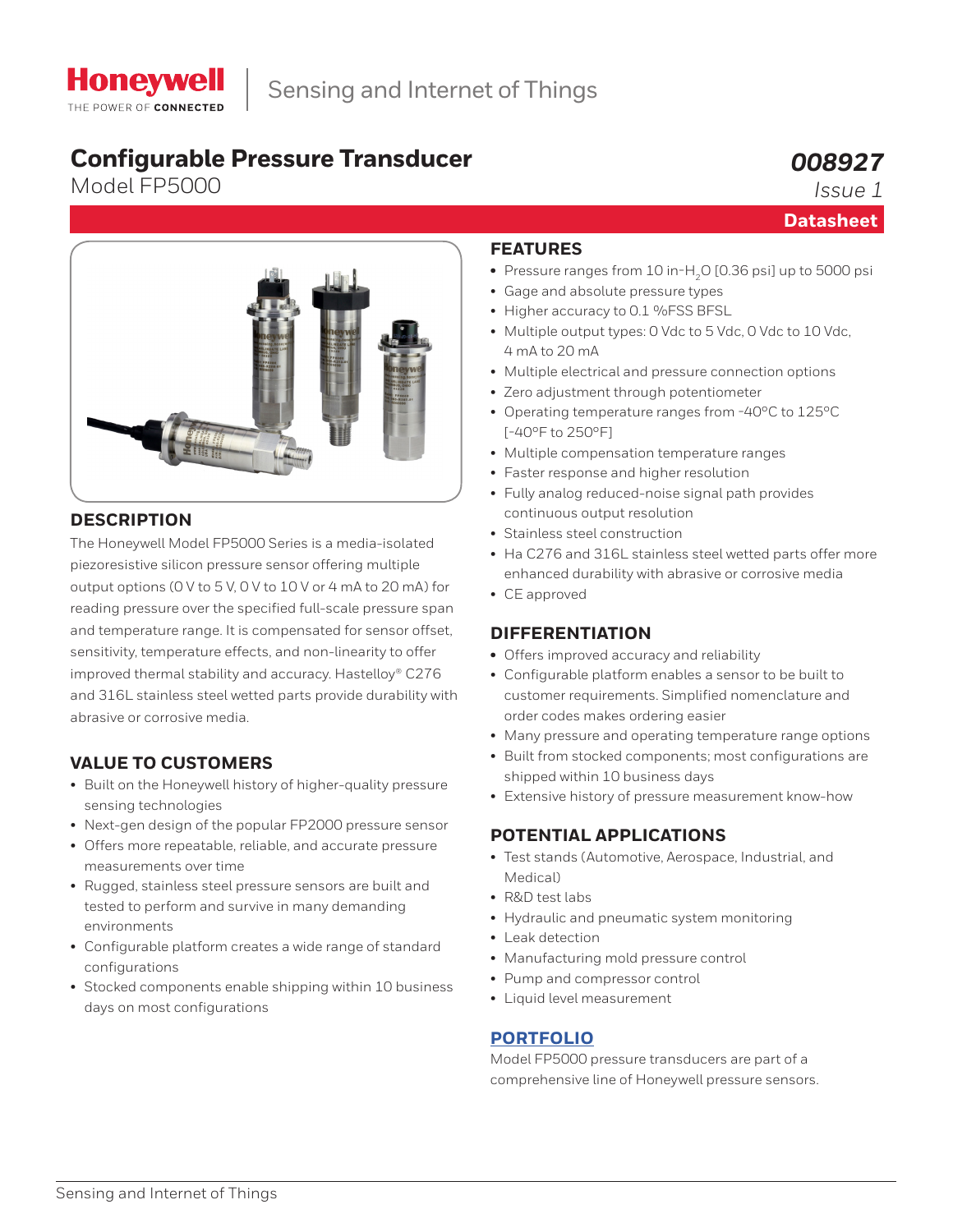| <b>Characteristic</b>     | <b>Measure</b>                                                                                                                                                                                                    |
|---------------------------|-------------------------------------------------------------------------------------------------------------------------------------------------------------------------------------------------------------------|
| Operating pressure ranges | Gage: 10 in-H <sub>2</sub> O [0.36 psi] to 5000 psi<br>Absolute: 5 psi to 5000 psi<br>Equivalent ranges are available in other<br>pressure units also: kPa, bar, mm-Hg,<br>in-Hg, mbar, torr, in-H <sub>2</sub> O |
| Accuracy <sup>1</sup>     | 0.2 %FSS BFSL (Standard accuracy)<br>0.1 %FSS BFSL (High accuracy)                                                                                                                                                |
| Output (selectable)       | 0 Vdc to 5 Vdc, 0 Vdc to 10 Vdc, or<br>4 mA to 20 mA (two wire)                                                                                                                                                   |
| Resolution                | Continuous (Fully analog signal path)                                                                                                                                                                             |

#### **Table 1. Performance Specifications**

#### **Table 2. Environmental Specifications**

| <b>Characteristic</b>                          | <b>Measure</b>                       |
|------------------------------------------------|--------------------------------------|
| Temperature, operating                         | See Table 3 (Electrical connectors)  |
| Temperature, compensated                       | See Table 4 (Temperature error band) |
| Temperature error band<br>(TFB) <sup>2,3</sup> | See Table 4 (Temperature error band) |
| Sealing                                        | See Table 3 (Electrical connectors)  |

Notes:

- 1. Accuracies stated are with respect to best fit straight line (BFSL) for all errors including linearity, hysteresis, and non-repeatability through zero.
- 2. Temperature error band (TEB) includes shift in output (zero and full scale) across compensated temperature range with respect to output observed at room temperature.
- 3. Temperature error band (TEB) increases pro-rata for pressure ranges below 5 psi [0.35 bar].

#### **Table 3. Electrical Connectors**

| <b>Connector</b> | <b>Temperature, operating</b>   | <b>Sealing</b> |
|------------------|---------------------------------|----------------|
| PT-02A-10-6P     | -40°C to 125°C [-40°F to 250°F] | IP67           |
| DIN FORM A       | -40°C to 125°C [-40°F to 250°F] | IP65           |
| DIN FORM C       | -40°C to 90°C [-40°F to 194°F]  | IP65           |
| Integral cable   | -40°C to 80°C [-40°F to 176°F]  | IP67           |

### **Table 6. Electrical Specifications**

| <b>Specifications</b>         | 4 mA to 20 mA (2 wire)                                                           | O V to 5 V (3 wire) $4$                                                          | 0 V to 10 V (3 wire) <sup>4</sup>                                                |
|-------------------------------|----------------------------------------------------------------------------------|----------------------------------------------------------------------------------|----------------------------------------------------------------------------------|
| Input power (Voltage)         | 9 Vdc to 28 Vdc                                                                  | 9 Vdc to 28 Vdc                                                                  | 14 Vdc to 28 Vdc                                                                 |
| Input power (Current)         | 4 mA to 24 mA                                                                    | &6mA                                                                             | $\leq 6$ mA                                                                      |
| Output at null pressure       | 4 mA ±0.5 %FSS                                                                   | $0 V + 0.5 %$ FSS                                                                | 0 V ± 0.5 % FSS                                                                  |
| Full scale span (FSS)         | 16 mA ±1 %FSS                                                                    | 5 V ±1 %FSS                                                                      | 10 V ± 1 % FSS                                                                   |
| Frequency response            | 3500 Hz                                                                          | 3500 Hz                                                                          | 3500 Hz                                                                          |
| Reverse voltage protection    | Yes, 28 V                                                                        | Yes, 28 V                                                                        | Yes, 28 V                                                                        |
| Load impedance                | < 950 Ohm @ 28 V decreasing<br>linearly to 0 Ohm @ 9 V                           | $>10K$ Ohms                                                                      | > 10K Ohms                                                                       |
| Insulation resistance         | >500 MOhm to case GND                                                            | >500 MOhm to case GND                                                            | >500 MOhm to case GND                                                            |
| Overvoltage protection        | $>32$ V                                                                          | >32V                                                                             | >32V                                                                             |
| Power up time                 | $\leq 1$ sec                                                                     | $\leq 1$ sec                                                                     | $\leq 1$ sec                                                                     |
| Zero adjustment potentiometer | Yes, > ±5 %FS adjustment, acces-<br>sible from top after demounting<br>connector | Yes, > ±5 %FS adjustment, acces-<br>sible from top after demounting<br>connector | Yes, > ±5 %FS adjustment, acces-<br>sible from top after demounting<br>connector |

### **Table 4. Temperature Error Band (TEB)**

| <b>Compensated</b><br><b>Temperature</b><br>(Temp Comp) Range | <b>TEB for standard</b><br>accuracy | <b>TEB for high</b><br>accuracy |
|---------------------------------------------------------------|-------------------------------------|---------------------------------|
| 0°C to 60°C<br>[40°F to 140°F]                                | < ±0.75 %FSS                        | $4 + 0.5$ %FSS                  |
| $-20^{\circ}$ C to 80 $^{\circ}$ C<br>[0°F to 180°F]          | $4 + 1.5$ %FSS                      | $< +1$ %FSS                     |
| $-40^{\circ}$ C to 85 $^{\circ}$ C<br>[-40°F to 185°F]        | $4 + 2.25$ %FSS                     | $4 + 1.5$ %FSS                  |
| $-40^{\circ}$ C to $125^{\circ}$ C<br>[-40°F to 250°F]        | $42.25\%$ FSS                       | $4 + 1.5$ %FSS                  |

#### **Table 5. Mechanical Specifications**

| <b>Characteristic</b>                                                 | <b>Measure</b>                                    |
|-----------------------------------------------------------------------|---------------------------------------------------|
| Media                                                                 | Gas, liguid                                       |
| Overload - safe                                                       |                                                   |
| Operating ranges<br>$\leq 15$ psi (1 bar):                            | 6XFS                                              |
| $15$ psi $(1$ bar)<br>< Operating ranges<br>$\leq 1000$ psi (70 bar): | 4X FS                                             |
| 1000 psi (70 bar)<br>< Operating ranges<br>≤ 5000 psi (350 bar):      | 3X FS or 10000 psi (700 bar)<br>whichever is less |
| Overload - burst                                                      |                                                   |
| Operating ranges<br>$\leq 15$ psi (1 bar):                            | 10XFS                                             |
| $15$ psi $(1$ bar)<br>< Operating ranges<br>≤ 1000 psi (70 bar):      | <b>6XFS</b>                                       |
| 1000 psi (70 bar)<br>< Operating ranges<br>≤ 5000 psi (350 bar):      | 4X FS or 10000 psi (700 bar)<br>whichever is less |
| Weight (approx.)                                                      | 5.3 oz [150 g]                                    |
| Wetted parts material                                                 | Ha C276 and 316L stainless steel                  |
| Labels                                                                | Laser engraved                                    |

4. **True Zero Output:** The voltage output versions have onboard circuitry that allows the output signal to swing all the way to ground (True Zero) and even a little below (~-0.2 V). This mitigates increased error at lower voltage measurements.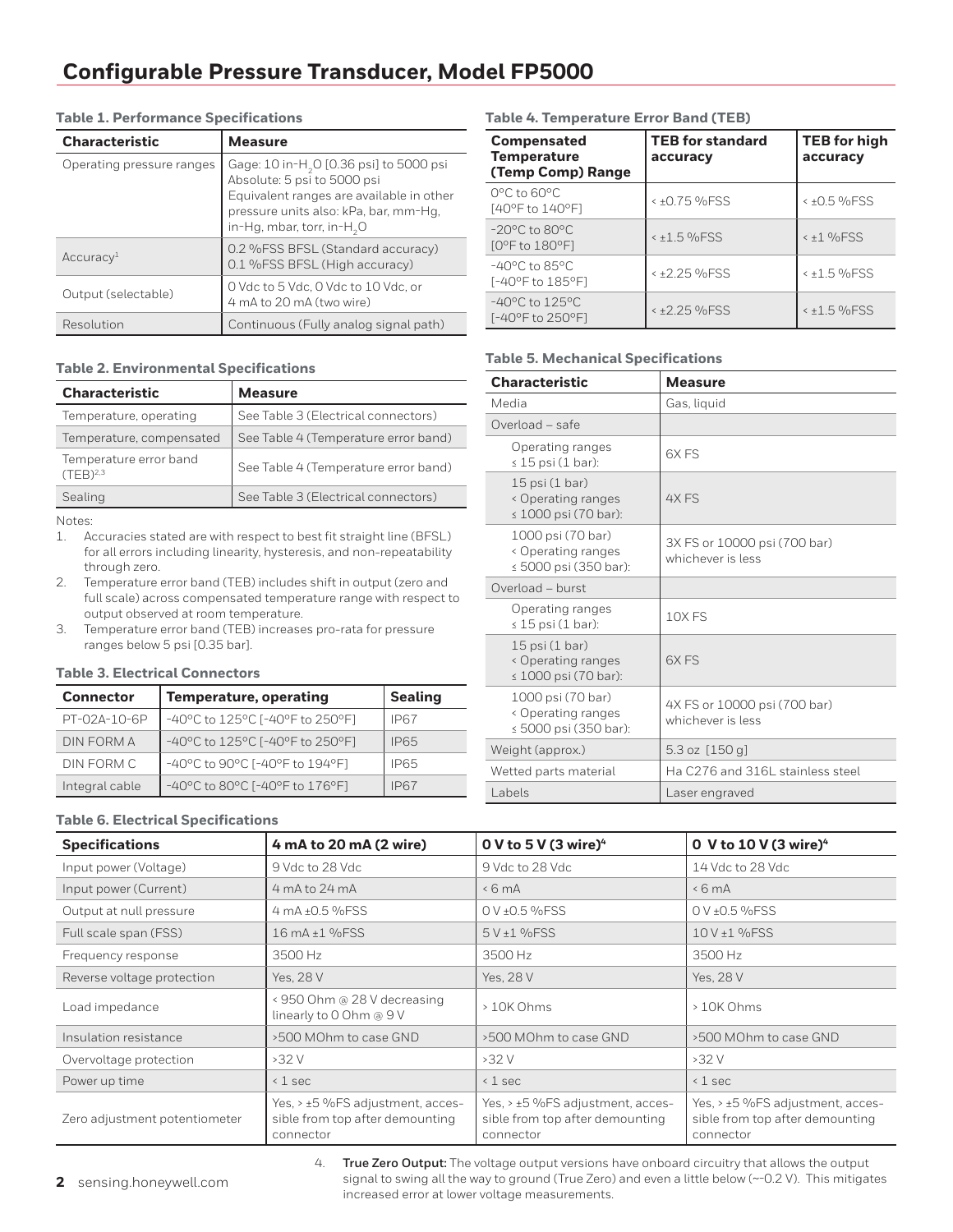|               | <b>STANDARD</b> |                           | <b>ALTERNATIVE</b> |                           |
|---------------|-----------------|---------------------------|--------------------|---------------------------|
|               | 4 mA to 20mA    | 0 V to 5 V/0 V to 10 V    | 4 mA to 20mA       | 0 V to 5 V/0 V to 10 V    |
| <b>PIN</b>    | Designation     | Designation               | Designation        | Designation               |
|               | $(+)$ Supply    | $(+)$ Supply              | (+) Supply         | $(+)$ Supply              |
| $\mathcal{P}$ | $(+)$ Output    | $(+)$ Output              | $(+)$ Output       | Supply return/ (-) Output |
| 3             | No connection   | Supply return/ (-) Output | No connection      | $(+)$ Output              |
|               | No connection   | No connection             | Case GND           | Case GND                  |

### **Table 7. DIN Form A, DIN Form C Wiring**

### **Table 8. PT02A-10-6P, 6-Pin Wiring**

|            | <b>STANDARD</b> |                        | <b>ALTERNATIVE</b> |                           |
|------------|-----------------|------------------------|--------------------|---------------------------|
|            | 4 mA to 20mA    | 0 V to 5 V/0 V to 10 V | 4 mA to 20mA       | 0 V to 5 V/0 V to 10 V    |
| <b>PIN</b> | Designation     | Designation            | Designation        | Designation               |
| А          | $(+)$ Supply    | (+) Supply             | (+) Supply         | $(+)$ Supply              |
| B          | No connection   | Supply return          | $(+)$ Output       | $(+)$ Output              |
|            | No connection   | (-) Output             | No connection      | No connection             |
| $\Box$     | $(+)$ Output    | $(+)$ Output           | No connection      | Supply return/ (-) Output |
|            | No connection   | No connection          | No connection      | No connection             |
|            | No connection   | No connection          | No connection      | No connection             |

### **Table 9. Integral Cable Wiring**

|                   | <b>STANDARD</b> |                        | <b>ALTERNATIVE</b> |                           |
|-------------------|-----------------|------------------------|--------------------|---------------------------|
|                   | 4 mA to 20mA    | 0 V to 5 V/0 V to 10 V | 4 mA to 20mA       | $0$ V to 5 V/0 V to 10 V  |
| <b>WIRE COLOR</b> | Designation     | Designation            | Designation        | Designation               |
| Red               | (+) Supply      | $(+)$ Supply           | $(+)$ Supply       | $(+)$ Supply              |
| <b>Black</b>      | $(+)$ Output    | Supply return          | Not available      | Supply return/ (-) Output |
| Green             | Not available   | (-) Output             | Not available      | Not available             |
| White             | Not available   | $(+)$ Output           | $(+)$ Output       | $(+)$ Output              |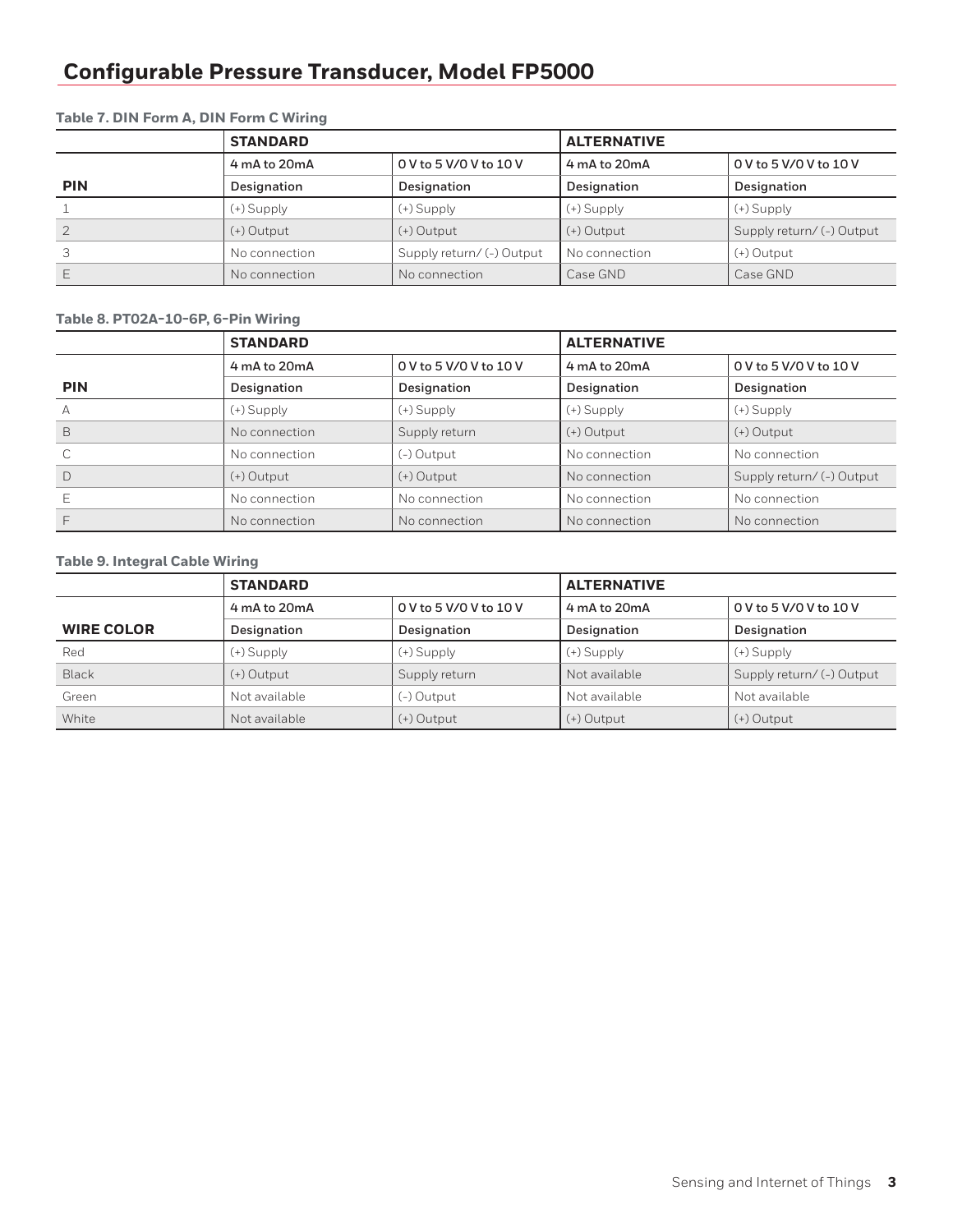**Figure 1. Product Nomenclature**



#### **Sample Catalog Listings**

| <b>Order Code</b>        | <b>Description</b>                                                                                                                                                                                               |
|--------------------------|------------------------------------------------------------------------------------------------------------------------------------------------------------------------------------------------------------------|
| NFA1BM,1AK,2AP,5A,6A,7BA | Model FP5000; 0.10 % accuracy; 30 psi absolute;<br>compensated across 0°C to 60°C [40°F to 140°F]; 0 Vdc to<br>10 Vdc output; 1/4-18 NPT female port; PT02A-10-6P 6-pin<br>electrical connector; standard wiring |
| NFG2DR.1Y.2AM.5G.60.7BB  | Model FP5000; 0.20 % accuracy; 5000 psi gage; compensated<br>across -20°C to 80°C [0°F to 180°F]; 4 mA to 20mA output;<br>G 1/4 B male port; 5-ft long integral cable; alternative wiring                        |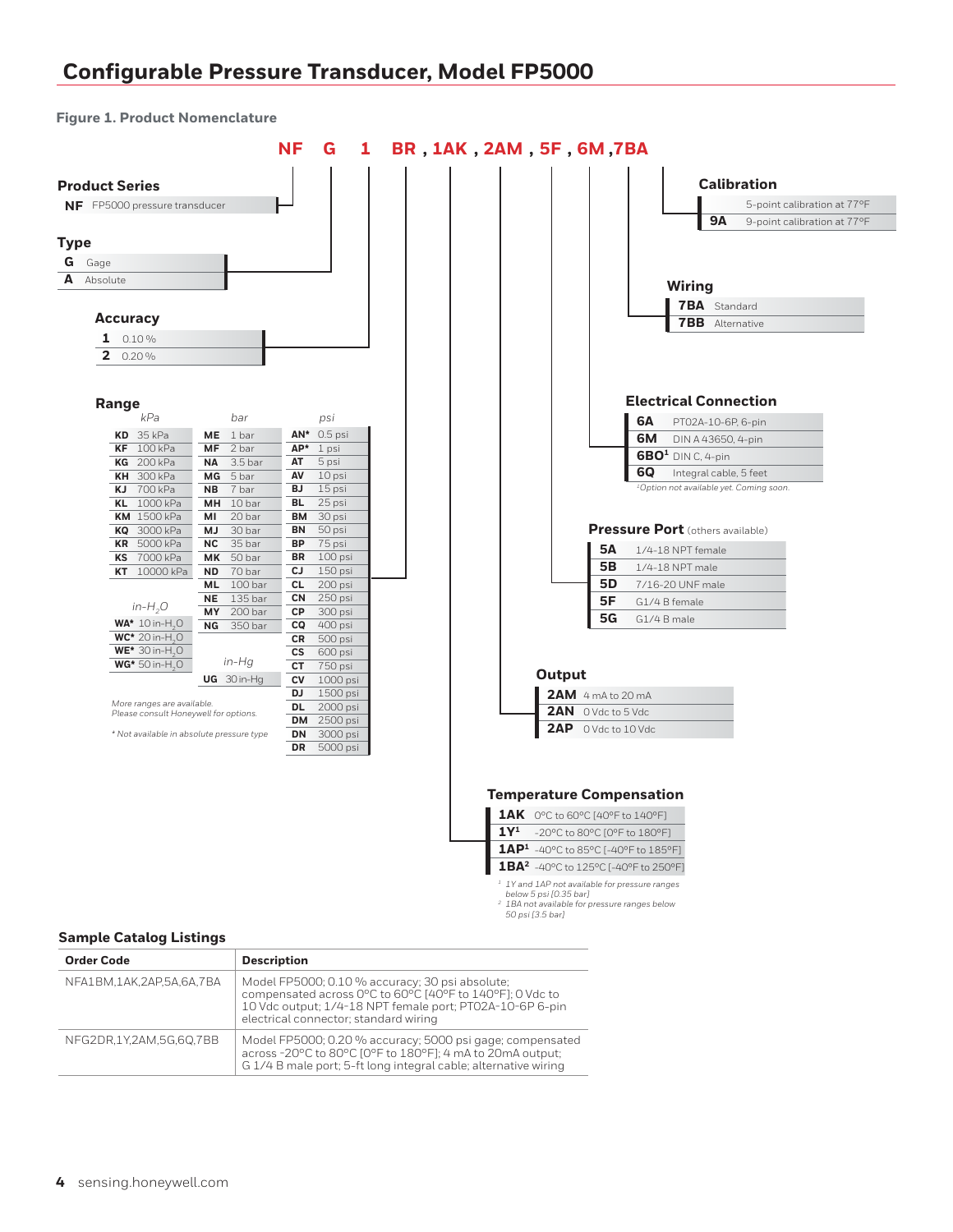**Figure 2. Mounting Dimensions**